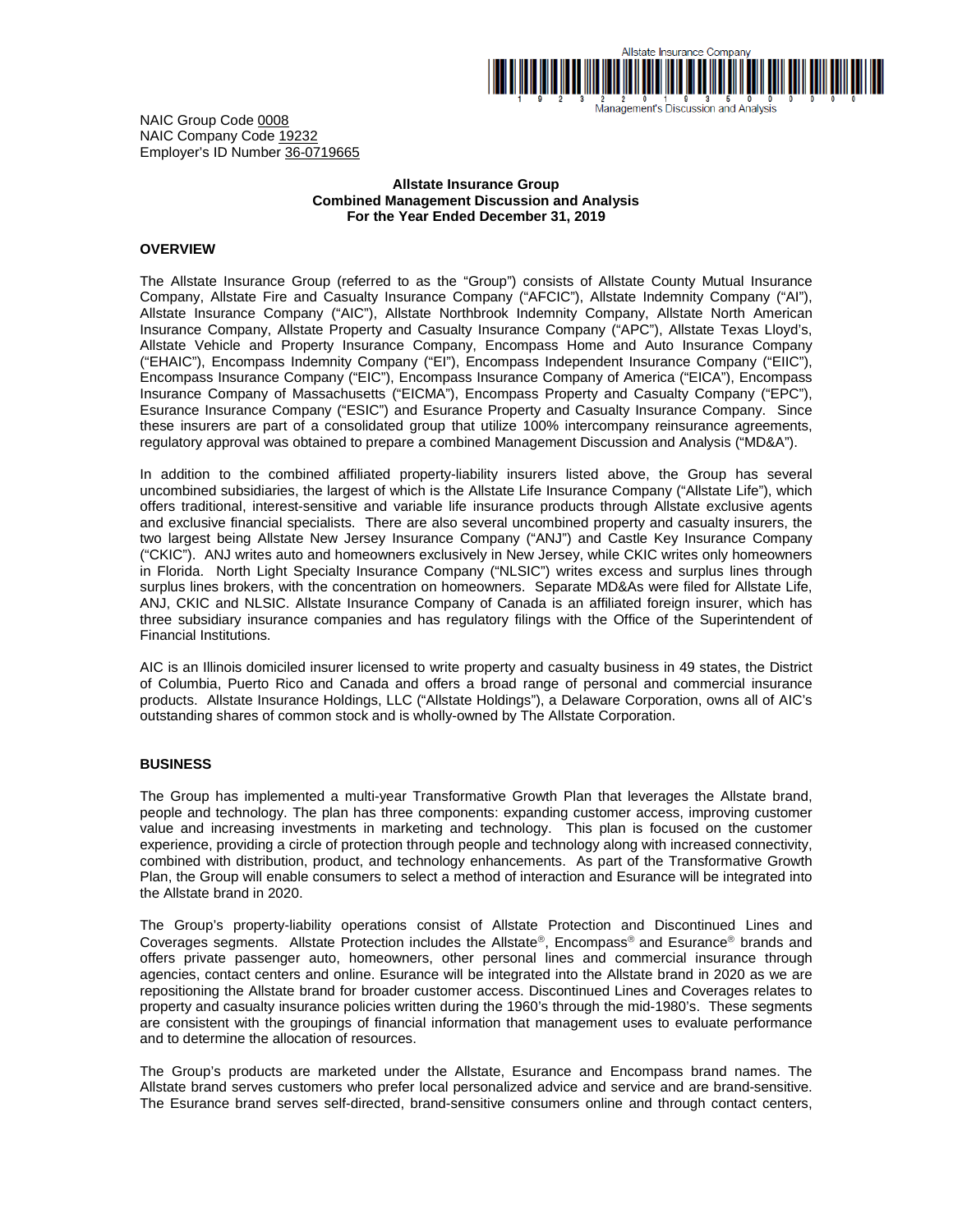while the Encompass brand serves brand-neutral customers who prefer personal service and support from an independent agent. Esurance will be integrated into the Allstate brand in 2020.

The Allstate brand utilizes targeted marketing which includes messaging that communicates the value of the Group's "Good Hands®", the importance of having proper coverage, product options, and the ease of doing business with Allstate.

The Allstate brand differentiates itself by offering comprehensive product options and features with access to agencies that provide local advice and service. The Your Choice  $Auto^{\circ}$  product offers qualified customers choice from a variety of options such as Accident Forgiveness, Deductible Rewards®, Safe Driving Bonus® and New Car Replacement. The Allstate House and Home® product features options that include Claim RateGuard®, Claim-Free Bonus, Deductible Rewards<sup>SM</sup> and flexibility in options and coverages, including graduated roof coverage and pricing based on roof type and age for damage related to wind and hail events. In addition, the Group offers a Claim Satisfaction Guarantee® that promises a return of premium to standard auto insurance customers dissatisfied with their claims experience. Bundling Benefits provides auto customers with a qualifying property policy an auto renewal guarantee and a deductible waiver (when the same event, with the same covered cause of loss, damages both auto and property). Bundling Benefits was offered in 39 states as of December 31, 2019. The New Car Replacement Protection replaces a qualifying customer's vehicle (two model years old or less) involved in a total loss accident with a vehicle of the same or similar make and model. New Car Replacement Protection was offered in 39 states as of December 31, 2019. The Drivewise® program is a telematics-based program, available in 50 states and the District of Columbia as of December 31, 2019, that uses a mobile application or an in-car device to capture driving behaviors and encourage safe driving. The Drivewise program provides customers with information and tools, incentives and driving challenges. For example, in most states, Allstate Rewards<sup>®</sup> provides reward points for safe driving. Milewise®, Allstate's usage-based insurance product, available in 14 states as of December 31, 2019, gives customers flexibility to customize their insurance and pay based on the number of miles they drive.

When an Allstate product is not available, the Group may offer non-proprietary products to consumers through Ivantage and arrangements made with other companies, agencies, and brokers.

Other personal lines sold under the Allstate brand include renters, condominium, landlord, boat, umbrella, manufactured home and stand-alone scheduled personal property.

The Group's strategy for the Esurance brand is to make insurance surprisingly painless by innovating to make it simple, transparent, and affordable with a seamless online and mobile experience. Esurance will be integrated into the Allstate brand in 2020.

Currently, customers who prefer an independent agent can access products under either the Encompass or Allstate brand. As part of Allstate's multi-year Transformative Growth Plan, independent agent access will be increased as we combine our Allstate and Encompass brand independent agency businesses and go to market exclusively with the Encompass brand. In addition to bringing the organizations together, we will expand the independent agency footprint, provide a superior agency and customer experience, and offer contemporary products with sophisticated pricing. Over the past several years, Encompass has been executing a profit improvement plan emphasizing pricing, governance and operational improvements at both the state and countrywide levels. These actions have improved underlying profitability but led to a reduction of policies in force compared to prior years for both auto and homeowners. We expect these profit improvement actions to continue as we implement the Transformative Growth Plan.

The Group's pricing and underwriting strategies and decisions are designed to generate sustainable profitable growth. The Group's proprietary database of underwriting and loss experience enables sophisticated pricing algorithms and methodologies to more accurately price risks while also seeking to attract and retain customers in multiple risk segments. A combination of underwriting information, pricing and discounts are also used to achieve a more competitive position and growth. The Group's pricing strategy involves local marketplace pricing and underwriting decisions based on risk evaluation factors to the extent permissible by applicable law and an evaluation of competitors.

Pricing of property products is intended to generate risk-adjusted returns that are acceptable over a longterm period. The Group pursues rate increases to keep pace with loss trends, including losses from catastrophic events and those that are weather-related (such as wind, hail, lightning and freeze not meeting the criteria to be declared a catastrophe) The Group also takes into consideration potential customer disruption, the impact on its ability to market our products, regulatory limitations, competitive position and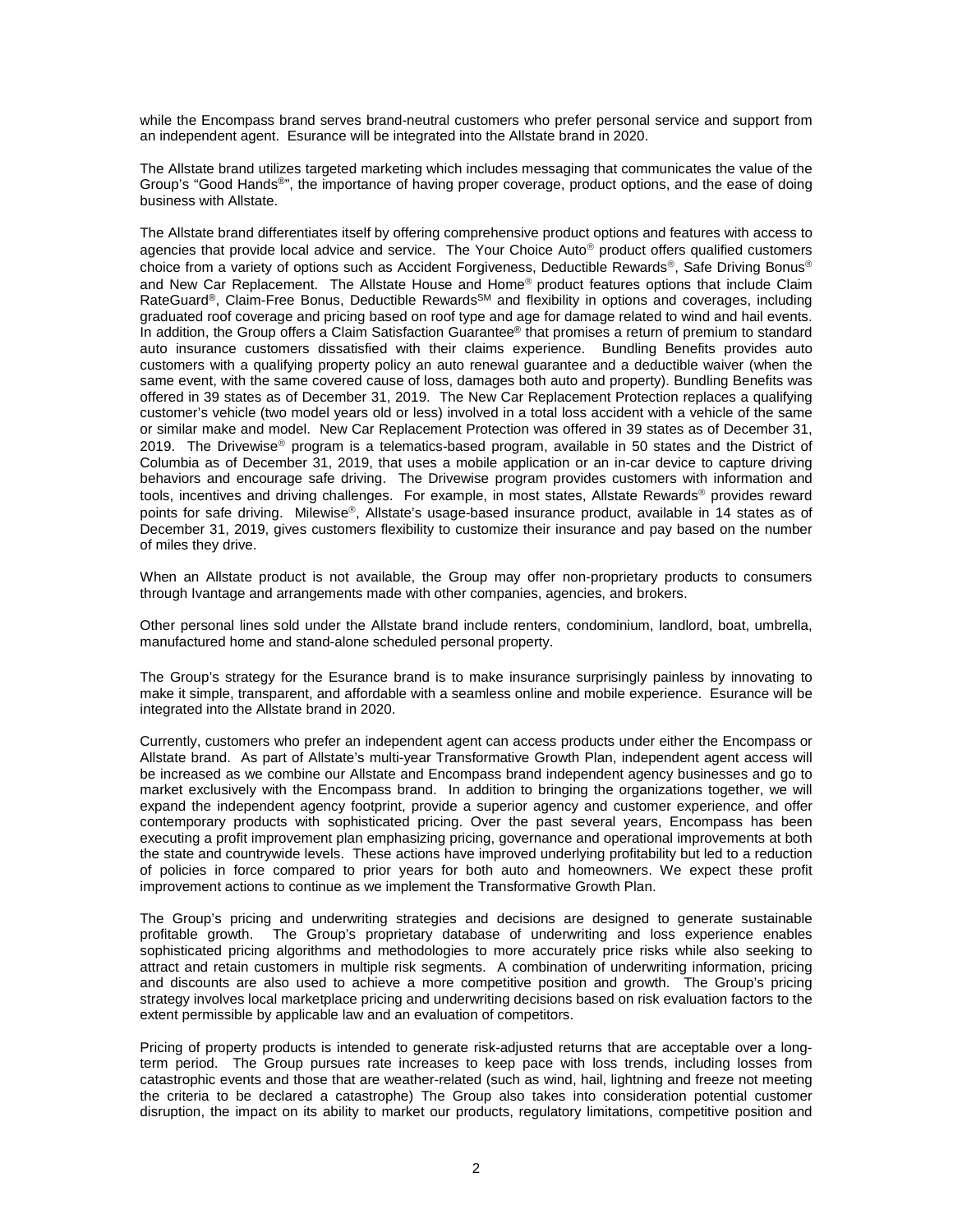profitability. In any reporting period, loss experience from catastrophic events and weather-related losses may contribute to negative or positive underwriting performance relative to the expectations incorporated into product pricing.

# **CATASTROPHE MANAGEMENT**

Catastrophe losses are an inherent risk of the property and casualty insurance industry that have contributed, and will continue to contribute to potentially material year-to-year fluctuations in the Group's results of operations and financial position. The Group defines a "catastrophe" as an event that produces pre-tax losses before reinsurance in excess of \$1 million and involves multiple first party policyholders, or a winter weather event that produces a number of claims in excess of a preset, per-event threshold of average claims in a specific area, occurring within a certain amount of time following the event. Catastrophes are caused by various natural events including high winds, winter storms and freezes, tornadoes, hailstorms, wildfires, tropical storms, hurricanes, earthquakes and volcanoes. The Group is also exposed to man-made catastrophic events, such as certain types of terrorism or industrial accidents. The nature and level of catastrophes in any period cannot be reliably predicted.

The Group considers the greatest areas of potential catastrophe losses due to hurricanes generally to be major metropolitan centers in counties along the eastern and gulf coasts of the United States. The average premium on a property policy near these coasts is generally greater than in other areas. However, average premiums are often not considered commensurate with the inherent risk of loss. In addition, in various states the Group is subject to assessments from assigned risk plans, reinsurance facilities and joint underwriting associations providing insurance for wind related property losses.

Over time the Group has limited its aggregate insurance exposure to catastrophe losses in certain regions of the country that are subject to high levels of natural catastrophes by our participation in various state facilities. However, the impact of these actions may be diminished by the growth in insured values, and the effect of state insurance laws and regulations. In addition, in various states the Group is required to participate in assigned risk plans, reinsurance facilities and joint underwriting associations that provide insurance coverage to individuals or entities that otherwise are unable to purchase such coverage from private insurers. Because of the Group's participation in these and other state facilities such as wind pools, it may be exposed to losses that surpass the capitalization of these facilities and to assessments from these facilities.

The Group is also working to promote measures to prevent and mitigate losses and make homes and communities more resilient, including enactment of stronger building codes and effective enforcement of those codes, adoption of sensible land use policies, and development of effective and affordable methods of improving the resilience of existing structures.

The Group continues to take actions to maintain an appropriate level of exposure to catastrophic events while continuing to meet the needs of the Group's customer's, including the following:

- Continuing to limit or not offer new homeowners, manufactured home and landlord package policy business in certain coastal geographies.
- Increased capacity in the brokerage platform for customers not offered an Allstate policy.
- We began to write a limited number of homeowners policies in select areas of California in 2016. The Group will continue to renew current policyholders and allow replacement policies for existing customers who buy a new home or change their residence to rental property. The Group has decreased the overall homeowner exposures in California by more than 50% since 2007.
- In certain states, the Group has been ceding wind exposure related to insured property located in wind pool eligible areas.
- Tropical cyclone deductibles are generally higher than all peril deductibles and are in place for a large portion of coastal insured properties.
- Auto comprehensive damage coverage generally includes coverage for flood-related loss. We have additional catastrophe exposure, beyond the property lines, for auto customers who have purchased comprehensive damage coverage
- Offer a homeowners policy available in 43 states, Allstate House and Home<sup>®</sup>, that provides options of coverage for roof damage including graduated coverage and pricing based on roof type and age.

The Group continues to seek appropriate returns for its risks. This may require further actions, similar to those already taken, in geographies where the Group is not getting appropriate returns. However, the Group may maintain or opportunistically increase its presence in areas where adequate risk adjusted returns can be achieved.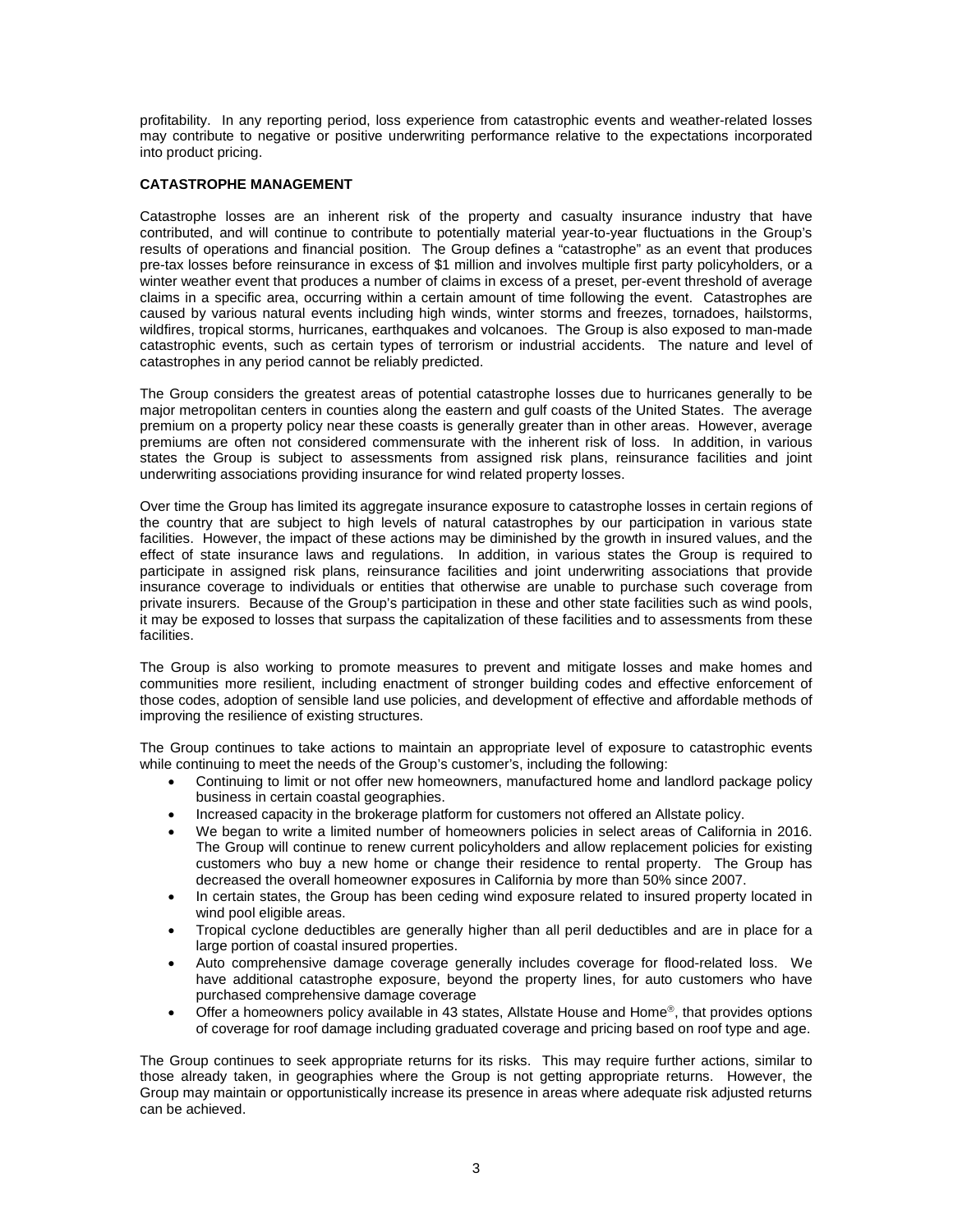### **DODD-FRANK: COVERED AGREEMENT**

The Secretary of the Treasury (operating through FIO) and the Office of the U.S. Trade Representative ("USTR") are jointly authorized, pursuant to the Dodd-Frank, to negotiate Covered Agreements. A Covered Agreement is a bilateral or multilateral agreement that "relates to the recognition of prudential measures with respect to the business of insurance or reinsurance that achieves a level of protection for insurance or reinsurance consumers that is substantially equivalent to the level of protection achieved under State insurance or reinsurance regulation."

On September 22, 2017, the U.S. and European Union ("EU") signed a Covered Agreement. In addition to signing the Covered Agreement, Treasury and the USTR jointly issued a policy statement clarifying how the U.S. views implementation of certain provisions of the Covered Agreement. The policy statement affirms the U.S. system of insurance regulation, including the role of state insurance regulators as the primary supervisors of the business of insurance and addresses several other key provisions of the Covered Agreement for which constituents sought clarity, including prospective application to reinsurance agreements and an affirmation that the Covered Agreement does not require development of a group capital standard or group capital requirement in the U.S.

The U.S. has five years from the date of signing to amend its credit for reinsurance laws and regulations to conform with the requirements of the Covered Agreement or face federal preemption determinations by the FIO. To address the requirements of the Covered Agreement, the National Association of Insurance Commissioners ("NAIC") has formally adopted revisions to its existing credit for reinsurance model law and model regulation to conform with the requirements of the Covered Agreement with the expectation that states will adopt and implement the modified model law and regulation by September 2022.

On December 19, 2018, the U.S. and the United Kingdom ("UK") signed a separate Covered Agreement consistent with the U.S.-EU Covered Agreement to coordinate regulation of the insurance industry doing business in the U.S. and UK in the event the UK leaves the EU. Consistent with the U.S.-EU Covered Agreement signed in 2017, Treasury and the USTR also issued a policy statement regarding implementation of the Agreement affirming the role that state insurance regulators play as the primary supervisors of the U.S. insurance industry. The Agreement will become effective once U.S. and UK governments exchange written notifications that they have completed all domestic internal requirements and procedures. This is anticipated to occur when the UK is no longer covered by the Agreement following the UK withdrawal from the EU.

### **DIVISION STATUTE**

On November 27, 2018, the Illinois General Assembly passed legislation authorizing a statute that makes available a process by which a domestic insurance company may divide into two or more domestic insurance companies. The statute, which became effective January 1, 2019, can be used to divide continuing blocks of insurance business from insurance business no longer marketed, or otherwise has been discontinued, into separate companies with separate capital. The statute can also be used for sale to a third party or to manage risks associated with indemnification programs. Before a plan of division can be effected it must be approved according to the organizational documents of the dividing insurer and submitted for approval by the Illinois Department of Insurance.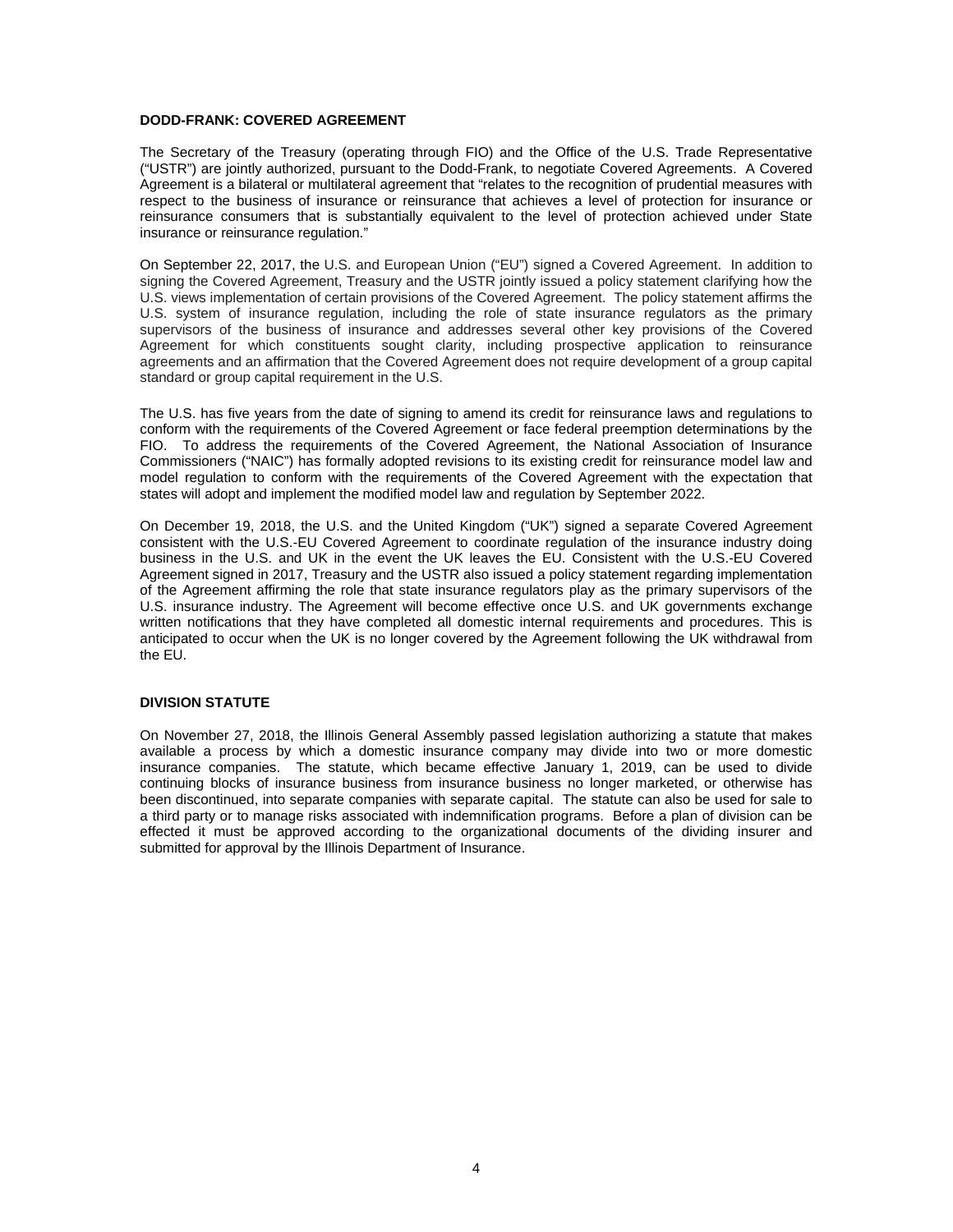# **FINANCIAL POSITION**

| (in millions)                                        | 2019         | 2018         |
|------------------------------------------------------|--------------|--------------|
| Cash and invested assets                             | \$<br>47,196 | \$<br>43,559 |
| Investment income due and accrued                    | 278          | 265          |
| Premiums and considerations                          | 5,168        | 4,940        |
| Current federal and income tax recoverable           |              | 10           |
| Net deferred tax asset                               | 551          | 716          |
| Receivables from parent, subsidiaries and affiliates | 202          | 235          |
| Other assets                                         | 286          | 233          |
| <b>Total assets</b>                                  | \$<br>53,681 | \$<br>49,958 |
|                                                      |              |              |
| Losses and loss adjustment expenses                  | \$<br>18,055 | \$<br>17,618 |
| Commissions payable, contingent commissions          |              |              |
| and other similar charges                            | 206          | 198          |
| Other expenses                                       | 1,277        | 1,332        |
| Current federal and foreign income taxes             | 189          |              |
| Unearned premiums                                    | 11,104       | 10,650       |
| Advance premiums                                     | 302          | 290          |
| Payable to parent, subsidiaries and affiliates       | 184          | 201          |
| Payable for securities lending                       | 1,275        | 920          |
| Accounts payable                                     | 309          | 305          |
| Payable for securities                               | 356          | 245          |
| Other liabilties                                     | 537          | 520          |
| <b>Total liabilties</b>                              | 33,794       | 32,279       |
| Capital and surplus                                  | 19,887       | 17,679       |
| Total liabilties and capital and surplus             | \$<br>53,681 | \$<br>49,958 |

# **Cash and invested assets**

The Group's investment strategy emphasizes protection of principal and consistent income generation, within a total return framework. This approach has produced competitive returns over the long term and is designed to ensure financial strength and stability for paying claims, while maximizing economic value and surplus growth. Products with lower liquidity needs, such as auto insurance and discontinued lines and coverages, and capital create capacity to invest in less liquid higher yielding bond securities, performancebased investments such as limited partnerships and equity securities. Products with higher liquidity needs, such as homeowners insurance, are invested primarily in high quality liquid bond securities.

The Group identifies a strategic asset allocation which considers both the nature of the liabilities and the risk and return characteristics of the various asset classes in which it invests. This allocation is informed by our long-term and market expectations, as well as other considerations such as risk appetite, portfolio diversification, duration, desired liquidity and capital. Within appropriate ranges relative to strategic allocations, tactical allocations are made in consideration of prevailing and potential future market conditions. We manage risks that involve uncertainty related to interest rates, credit spreads, equity returns and currency exchange rates.

The Group utilizes two primary strategies to manage risks and returns and to position the portfolio to take advantage of market opportunities while attempting to mitigate adverse effects. As strategies and market conditions evolve, the asset allocation may change or assets may move between strategies.

*Market-based* strategy includes investments primarily in public bonds and equity securities. It seeks to deliver predictable earnings aligned to business needs and to take advantage of short-term opportunities primarily through public and private bond investments and public equity securities. As of December 31, 2019, 88% of the portfolio follows this strategy with 70% in bonds and 24% in common stocks.

*Performance-based* strategy seeks to deliver attractive risk-adjusted returns and supplement market risk with idiosyncratic risk. Returns are impacted by a variety of factors including general macroeconomic and public market conditions as public benchmarks are often used in the valuation of underlying investments. Variability in earnings will also result from the performance of the underlying assets or business and the timing of sales of those investments. Earnings from the sales of investments may be recorded as net investment income or realized capital gains and losses. The portfolio, which primarily includes private equity and real estate with a majority being limited partnerships, is diversified across a number of characteristics,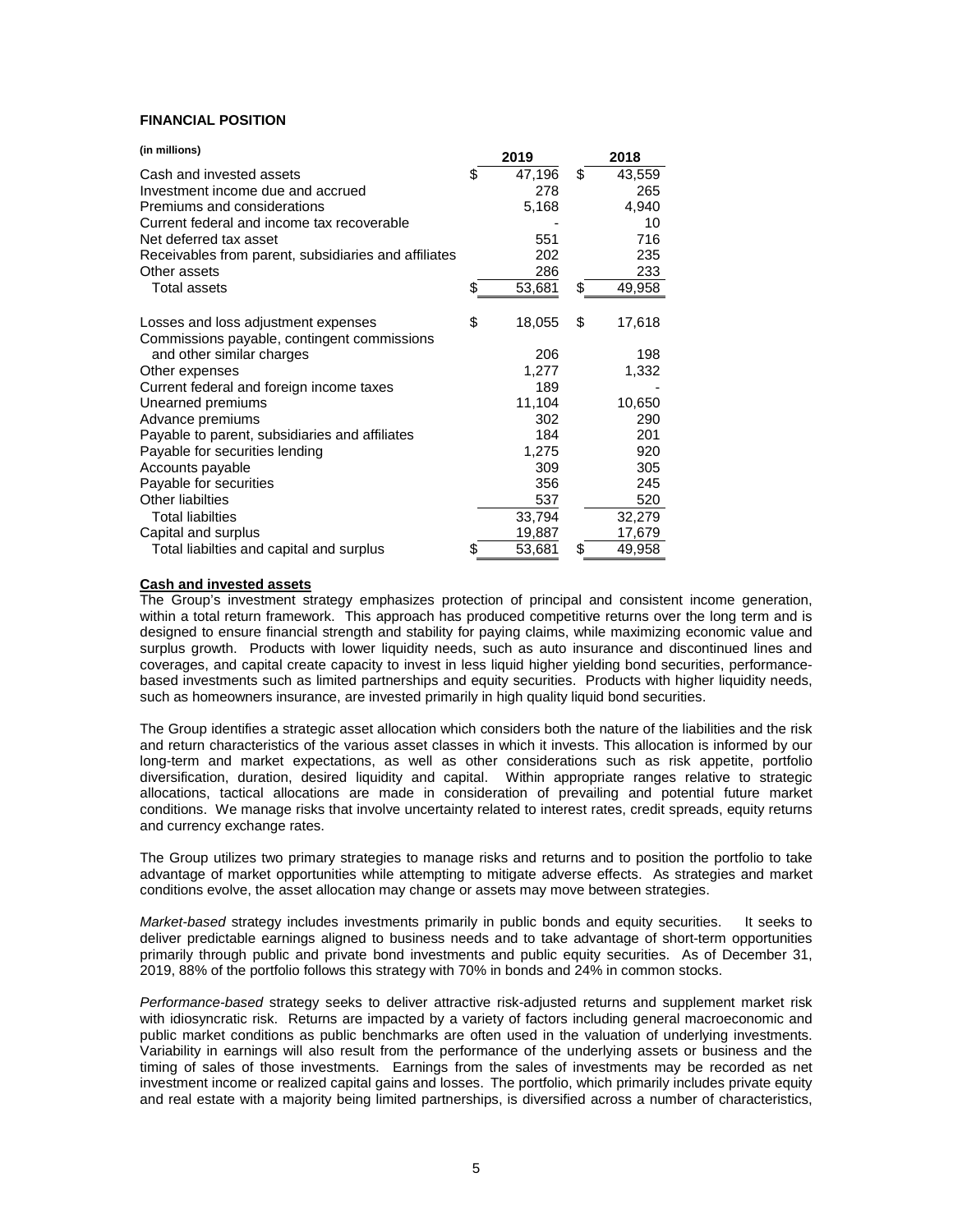including managers or partners, vintage years, strategies, geographies (including international) and industry sectors or property types. These investments are generally illiquid in nature, often require specialized expertise, typically involve a third-party manager, and often enhance returns and income through transformation at the company or property level. A portion of these investments seek returns in markets or asset classes that are dislocated or special situations, primarily in private markets. As of December 31, 2019, 12% of the portfolio follows this strategy with 84% in other invested assets primarily invested in limited partnerships.

### **Portfolio composition by investment strategy**

The Group continues to increase performance-based investments in the portfolio consistent with the ongoing strategy to have a greater proportion of return derived from idiosyncratic assets or operating performance.

The Group has a comprehensive portfolio monitoring process to identify and evaluate each security that may be other-than-temporarily impaired. The Group's portfolio monitoring process includes a quarterly review of all securities to identify instances where the fair value of a security compared to amortized cost (for bonds) or cost (for stocks) is below established thresholds. The process also includes the monitoring of other impairment indicators such as ratings, ratings downgrades and payment defaults.

The following table presents the investment portfolio by strategy as of December 31:

|                                | 2019 |                |   |              |  |        | 2018 |        |
|--------------------------------|------|----------------|---|--------------|--|--------|------|--------|
| (\$ in millions)               |      | <b>Market-</b> |   |              |  |        |      |        |
|                                |      | based          |   | Performance- |  |        |      |        |
|                                |      | core           |   | based        |  | Total  |      | Total  |
| <b>Bonds</b>                   | \$.  | 29.073         | S | 104S         |  | 29.177 | S    | 28,836 |
| Preferred stocks               |      | 74             |   | 10           |  | 84     |      | 115    |
| Common stocks                  |      | 9,657          |   | 499          |  | 10.156 |      | 7,992  |
| Mortgage loans on real estate  |      | 539            |   |              |  | 539    |      | 390    |
| Real estate                    |      | 31             |   | 323          |  | 354    |      | 347    |
| Cash and cash equivalents      |      | 346            |   |              |  | 346    |      | 41     |
| Short-term investments         |      | 787            |   |              |  | 787    |      | 743    |
| Derivatives                    |      | 20             |   |              |  | 20     |      | 113    |
| Other invested assets          |      | 954            |   | 4,779        |  | 5,733  |      | 4,982  |
| Total cash and invested assets |      | 41.481         | S | 5,715 \$     |  | 47,196 | \$.  | 43,559 |
| Percent to total               |      | 88%            |   | 12%          |  | 100%   |      |        |

Total invested assets increased \$3.64 billion, or 8%, compared to prior year. Explanations for the more significant items follow.

# **Bonds**

The Group's bond portfolio consists of corporate public and privately placed bonds, municipal bonds, U.S. government bonds, asset-backed securities ("ABS"), mortgage-backed securities ("MBS") and foreign government bonds.

As of December 31, 2019, 83.8% of the consolidated bond portfolio was rated investment grade quality, which is defined as having a National Association of Insurance Commissioners ("NAIC") designation of 1 or 2, a Moody's rating of Aaa, Aa, A or Baa, a rating of AAA, AA, A or BBB from S&P Global Ratings ("S&P") a comparable rating from another nationally recognized rating agency, or a comparable internal rating if an externally provided rating is not available. There was no significant change in the bond portfolio quality distribution from the prior year.

Bonds with an NAIC designation of 1 or 2, including loan-backed and structured securities and excluding Securities Valuation Office-identified investments, are reported at amortized cost using the effective yield method. Bonds with an NAIC designation of 3 through 6 are reported at the lower of amortized cost or fair value, with the difference reflected in unassigned surplus as unrealized capital loss.

Corporate public bonds totaled \$13.37 billion as of December 31, 2019 compared to \$13.59 billion as of December 31, 2018. As of December 31, 2019, the portfolio also contained \$5.89 billion of privately placed corporate obligations, compared to \$4.91 billion as of December 31, 2018. Corporate privately placed securities primarily consist of corporate issued senior debt securities that are directly negotiated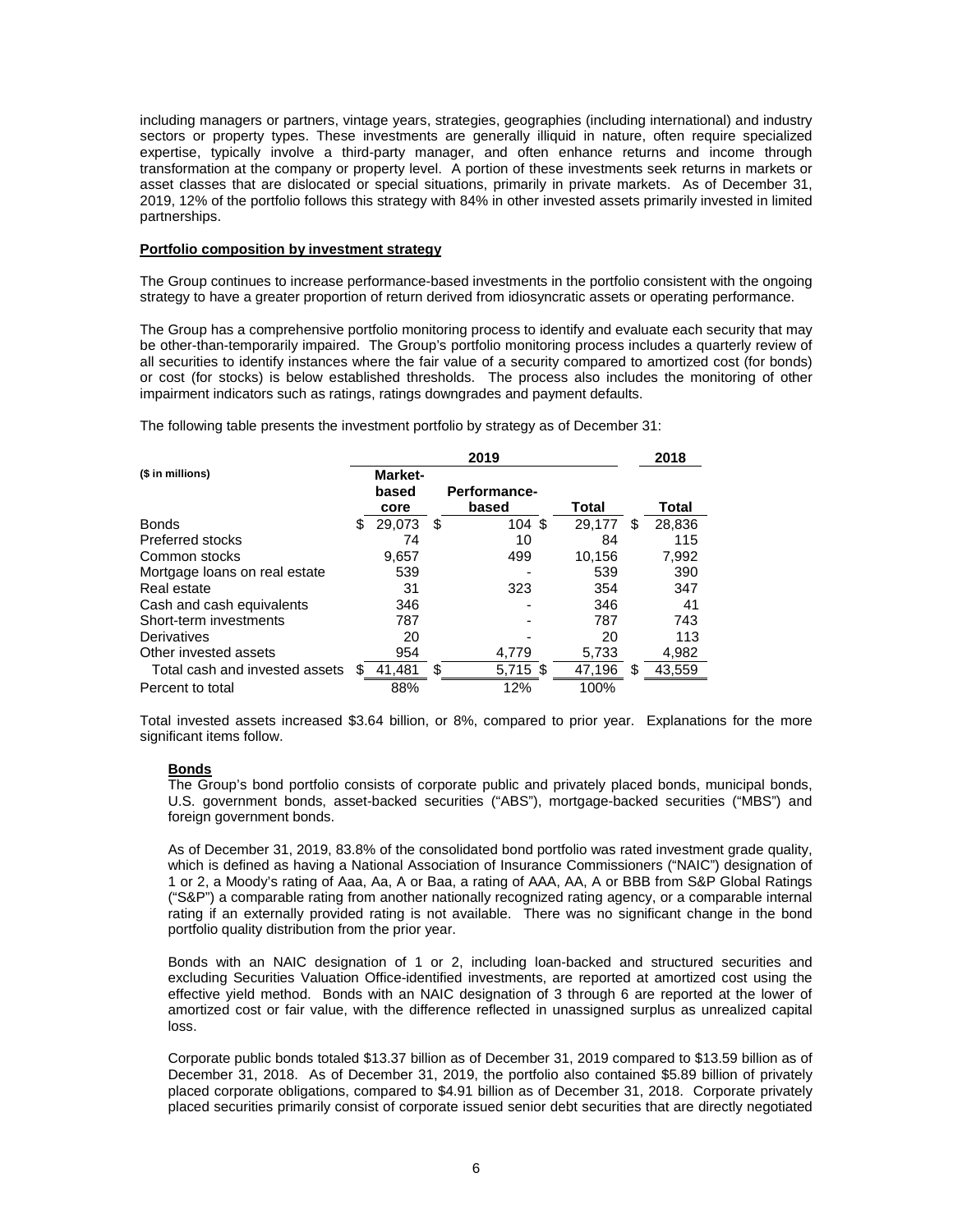with the borrower or are in unregistered form. Privately placed corporate obligations may contain structural security features such as financial covenants and call protections that provide investors greater protection against credit deterioration, reinvestment risk or fluctuations in interest rates than those typically found in publicly registered debt securities. As of December 31, 2019, 85% of the corporate public bonds and 54% of the corporate privately placed securities were rated investment grade.

Municipal bonds totaled \$5.62 billion as of December 31, 2019 compared to \$5.99 billion as of December 31, 2018. The municipal bond portfolio as of December 31, 2019 consisted of 3,588 issues and is made up of 925 issuers. The largest exposure to a single issuer was 2% of the municipal bond portfolio. Corporate entities were the ultimate obligors of less than 1% of the municipal bond portfolio. As of December 31, 2019, 100% of the Municipal bonds were rated investment grade.

U.S. government bonds totaled \$3.40 billion as of December 31, 2019 compared to \$3.38 billion as of December 31, 2018. As of December 31, 2019, 100% of the U.S. government bonds were rated investment grade.

ABS totaled \$670 million as of December 31, 2019 compared to \$705 million as of December 31, 2018. Credit risk is managed by monitoring the performance of the underlying collateral. Many of the securities in the ABS portfolio have credit enhancement with features such as overcollateralization, subordinated structures, reserve funds, guarantees and/or insurance.

MBS totaled \$170 million as of December 31, 2019 compared to \$212 million as of December 31, 2018. The MBS portfolio is subject to interest rate risk, but unlike other fixed income securities, is additionally subject to prepayment risk from the underlying mortgages.

Foreign government bonds totaled \$55 million as of both December 31, 2019 and 2018.

The fair value of all bonds was \$30.18 billion and \$28.72 billion as of December 31, 2019 and 2018, respectively. As of December 31, 2019, unrealized net capital gains and losses on the bond portfolio, which are calculated as the difference between statement value and fair value, were \$1.01 billion unrealized gain compared to \$117 million unrealized loss as of December 31, 2018.

#### **Equity securities**

Equity securities include \$10.16 billion of common and \$84 million of non-redeemable preferred stocks, and investments in affiliates as of December 31, 2019 compared to \$7.99 billion of common and \$115 million of non-redeemable preferred stocks, and investments in affiliates as of December 31, 2018. The net increase was due to the increased investments in uncombined subsidiaries and equity markets.

#### **Cash and cash equivalents**

The \$305 million increase in cash and cash equivalents was due to higher securities lending balances throughout the year and the reinvestments predominantly in cash-like instruments.

#### **Other invested assets**

The \$751 million increase in other invested assets was driven by the funding of new investments primarily limited partnerships. Limited partnership interests include interests in private equity funds, real estate funds and other funds.

#### **Off-balance sheet financial instruments**

The contractual amounts of off-balance-sheet financial instruments as of December 31 were as follows:

| (in millions)                                          | 2019  |    | 2018  |
|--------------------------------------------------------|-------|----|-------|
| Commitments to invest in limited partnership interests | 1.778 |    | 1.832 |
| Other loan commitments                                 | 57    |    | 43    |
| Private placement commitments                          | 47    | S. | 40    |
| Commitments to invest in real estate                   |       | £. |       |

Commitments to invest in limited partnership interests represent agreements to acquire new or additional participation in certain limited partnership investments. The Company enters into these agreements in the normal course of business.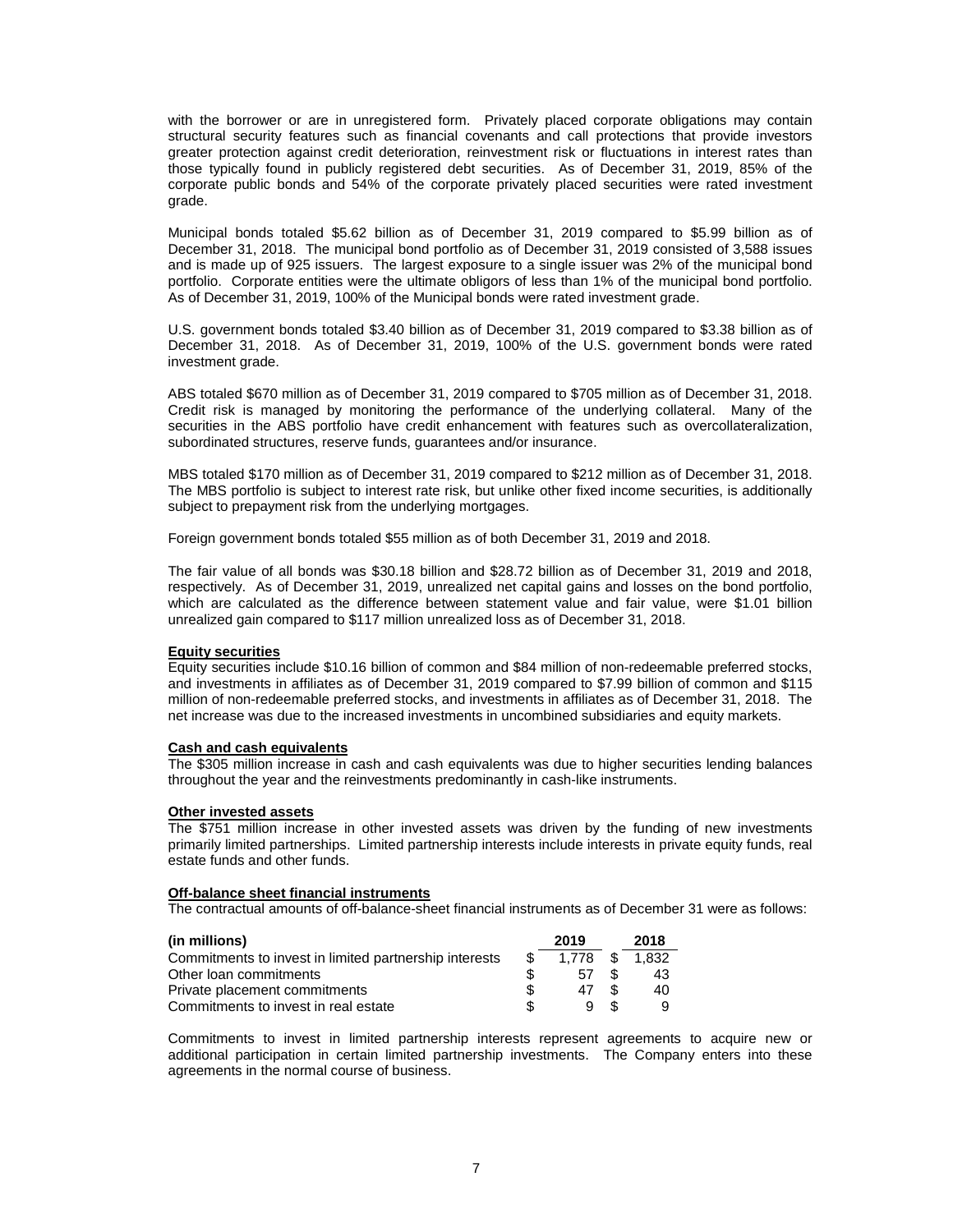Other loan commitments are agreements to lend to a borrower provided there is no violation of any condition established in the contract. The Company enters into these agreements to commit to future loan fundings at predetermined interest rates. Commitments have either fixed or varying expiration dates or other termination clauses.

Private placement commitments represent commitments to purchase private placement debt and private equity securities at a future date. The Company enters into these agreements in the normal course of business.

Commitments to invest in real estate represent an agreement to provide additional capital for the development of real estate property. The Company enters into these agreements in the normal course of business.

The contractual amounts represent the amount at risk if the contract was fully drawn upon, the counterparty defaults and the value of any underlying security becomes worthless.

The Company does not require collateral or other security to support off-balance-sheet financial instruments with credit risk.

#### **Non-Investment Grade Investments**

The Company's investment policy allows it to purchase and hold below investment grade securities. The Company believes with quality research and underwriting, these securities complement its broader investment strategy and provide the appropriate level of return for the increased risk.

### **Reserves for losses and loss adjustment expenses**

Incurred losses and loss adjustment expenses represent the sum of paid losses, loss adjustment expenses and reserve changes in the calendar year. This expense included net losses from catastrophes of \$2.50 billion and \$2.67 billion in 2019 and 2018, respectively. Activity in the reserve for losses and loss adjustment expenses is summarized as follows:

| (in millions)             | 2019               | 2018   |
|---------------------------|--------------------|--------|
| Balance at January 1      | \$<br>17,618<br>\$ | 17,102 |
| Incurred related to       |                    |        |
| Current year              | 22,017             | 20,958 |
| Prior years               | (49)               | 229    |
| <b>Total incurred</b>     | 21,968             | 20,729 |
| Paid related to:          |                    |        |
| Current year              | 14,014             | 13,454 |
| Prior years               | 7,517              | 6,759  |
| <b>Total paid</b>         | 21,531             | 20,213 |
| Balance as of December 31 | 18.055             | 17.618 |

Incurred losses and loss adjustment expenses attributable to insured events of prior years were \$(49) million and \$(229) million as a result of the reestimation of unpaid losses and loss adjustment expenses for the years ended December 31, 2019 and 2018, respectively. These changes were generally the result of ongoing analyses of recent loss development trends. Initial estimates were revised as additional information regarding claims became known.

#### **Unsecured reinsurance recoverables**

The Group has unsecured reinsurance recoverables that exceeded 3% of policyholder surplus as of December 31 as follows:

| (\$ in millions)                                 | <b>NAIC</b>   |             |       |       |
|--------------------------------------------------|---------------|-------------|-------|-------|
| Reinsurer                                        | Group<br>Code | <b>FEIN</b> | 2019  | 2018  |
| Michigan Catastrophic Claim Association ("MCCA") | 0000          | AA-9991159  | 5.503 | 5.399 |

The MCCA is a statutory indemnification mechanism for member insurers' qualifying personal injury protection claims paid for the unlimited lifetime medical benefits above the applicable retention level for qualifying injuries from automobile, motorcycle and commercial vehicle accidents. Indemnification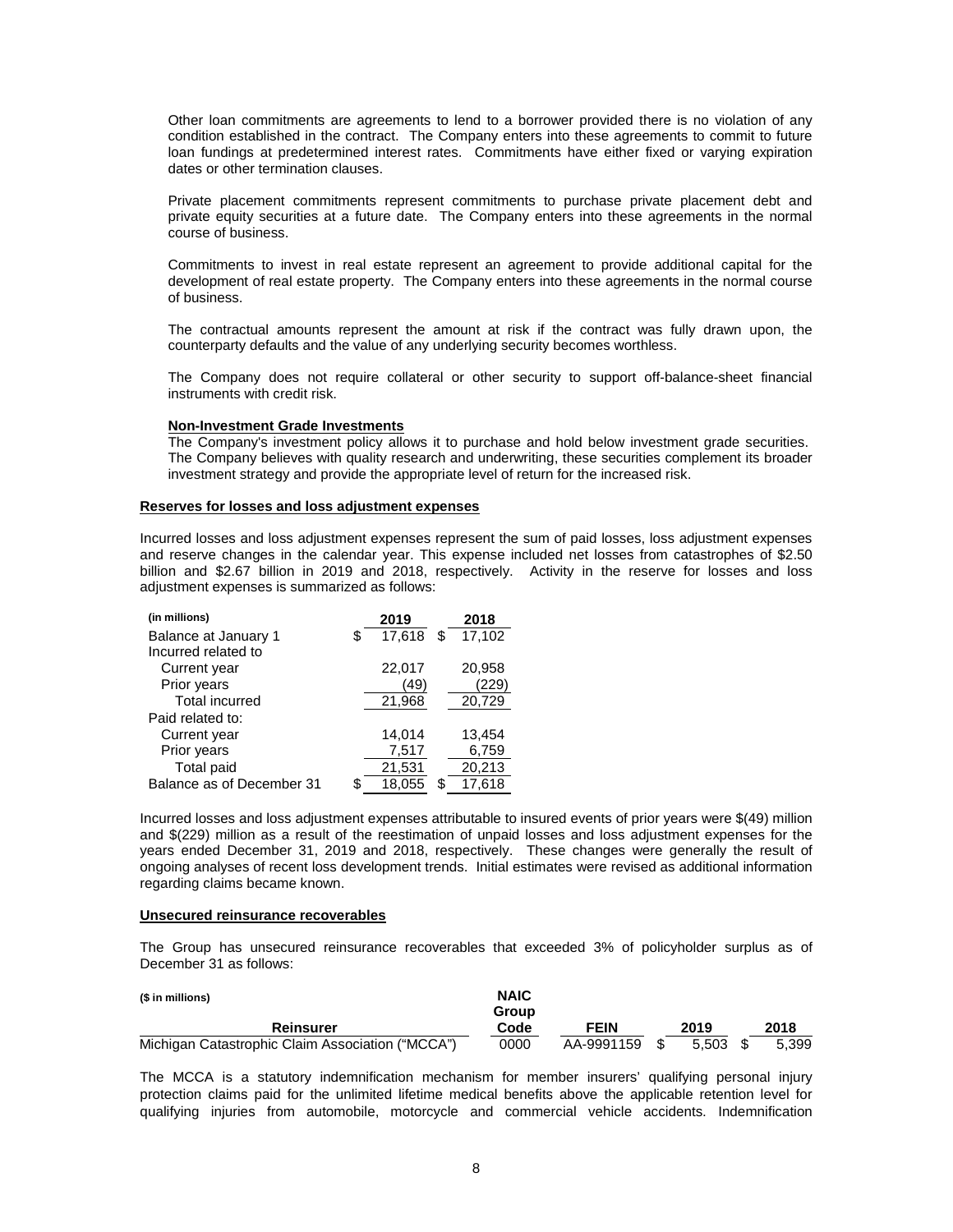recoverables on paid and unpaid claims, including IBNR, as of December 31, 2019 and 2018 include \$5.50 billion and \$5.40 billion, respectively, from the MCCA for its indemnification obligation. The MCCA is funded by annually assessing participating member companies actively writing motor vehicle coverage in Michigan on a per vehicle basis that is currently \$220 per vehicle insured. The MCCA's calculation of the annual assessment is based upon the total of members' actuarially determined present value of expected payments on lifetime claims by all persons expected to be catastrophically injured in that year and ultimately qualify for MCCA reimbursement, its operating expenses, and adjustments for the amount of excesses or deficiencies in prior assessments. The assessment is incurred by the Company as policies are written and recovered as a component of premiums from the Company's customers. The MCCA indemnifies qualifying claims of all current and former member companies (whether or not actively writing motor vehicle coverage in Michigan) for qualifying claims and claims expenses incurred while the member companies were actively writing the mandatory personal injury protection coverage in Michigan. Member companies actively writing automobile coverage in Michigan include the MCCA annual assessments in determining the level of premiums to charge insureds in the state. As required for member companies by the MCCA, the Company reports covered paid and unpaid claims to the MCCA when estimates of loss for a reported claim are expected to exceed the retention level, the claims involve certain types of severe injuries, or there are litigation demands received suggesting the claim value exceeds certain thresholds. The retention level is adjusted upward every other MCCA fiscal year by the lesser of 6% or the increase in the Consumer Price Index. The retention level will be \$580 thousand per claim for the fiscal two-years ending June 30, 2021 compared to \$555 thousand per claim for the fiscal two-years ending June 30, 2019. The MCCA is obligated to fund the ultimate liability of member companies' qualifying claims and claim expenses. The MCCA does not underwrite the insurance coverage or hold any underwriting risk. The MCCA indemnifies members as qualifying claims are paid and billed by members to the MCCA. Unlimited lifetime covered losses result in significant levels of ultimate incurred claim reserves being recorded by member companies along with offsetting indemnification recoverables. Disputes with claimants over coverage on certain reported claims can result in additional losses, which may be recoverable from the MCCA, excluding litigation expenses. There is currently no method by which insurers are able to obtain the benefit of managed care programs to reduce claims costs through the MCCA. The MCCA prepares statutory-basis financial statements in conformity with accounting practices prescribed or permitted by the State of Michigan Department of Insurance and Financial Services ("MI DOI"). The MI DOI has granted the MCCA a statutory permitted practice that expires June 30, 2022 to discount its liabilities for loss and loss adjustment expense. As of June 30, 2019, the date of its most recent annual financial report, the MCCA had cash and invested assets of \$21.83 billion and an accumulated surplus of \$1.28 billion. The permitted practice reduced the accumulated deficit by \$39.64 billion.

# **Capital and surplus**

The following table summarizes the Group's capital position as of December 31:

| (in millions)                                 | 2019   | 2018   |
|-----------------------------------------------|--------|--------|
| Common capital stock                          | 46     | 51     |
| Gross paid in and contributed surplus         | 4.015  | 4.051  |
| Unassigned funds (surplus)                    | 15.800 | 13.547 |
| Aggregate write-ins for special surplus funds | 26     | 30     |
| Total surplus as regards policyholders        | 19.887 | 17.679 |

Total surplus as regards policyholders increased \$2.21 billion or 12%, and was mainly comprised of the following items:

- \$3.75 billion net income in 2019 compared to \$2.74 billion in 2018
- \$1.32 billion change in net unrealized capital gain in 2019 compared to \$374 million unrealized capital loss in 2018
- \$2.74 billion dividends paid to Allstate Holdings in 2019 compared to \$2.90 billion in 2018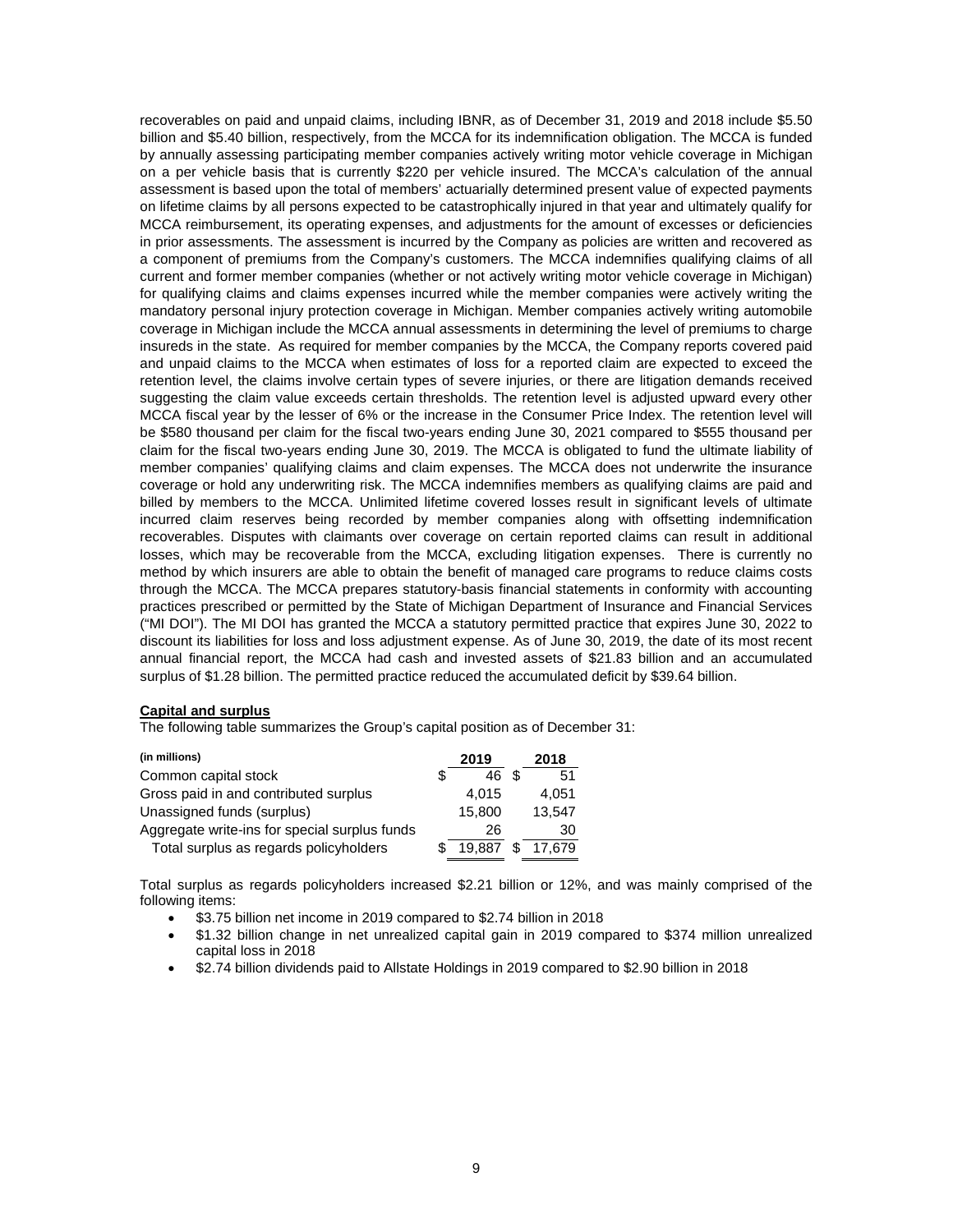# **RESULTS OF OPERATIONS**

| (in millions)                                               | 2019         |    | 2018   |
|-------------------------------------------------------------|--------------|----|--------|
| Premiums earned                                             | \$<br>32,155 | \$ | 30,386 |
| Losses incurred                                             | 18,404       |    | 17,478 |
| Loss adjustment expenses incurred                           | 3,564        |    | 3,251  |
| Other underwriting expenses incurred                        | 7,998        |    | 8,066  |
| Total underwriting deductions                               | 29,966       |    | 28,795 |
| Net underwriting gain                                       | 2,189        |    | 1,591  |
| Net investment income earned                                | 1,749        |    | 1,805  |
| Net realized capital gains (losses)                         | 313          |    | (278)  |
| Net investment gain                                         | 2,062        |    | 1,527  |
| Total other income                                          | 117          |    | 133    |
| Net income, after dividends to policyholders but before all |              |    |        |
| other federal and foreign income taxes                      | 4,368        |    | 3,251  |
| Federal and foreign income taxes incurred                   | 616          |    | 513    |
| Net income                                                  | \$<br>3,752  | S  | 2,738  |

### **Net underwriting gain**

The \$598 million increase in underwriting gain was mostly due to increased premiums earned and lower catastrophe losses, partially offset by higher non-catastrophe losses.

### **Net investment gains**

Net investment gain increased \$535 million, mainly due to a net realized capital gain of \$313 million in 2019 compared to a net realized capital loss of \$278 million in 2018, primarily due to gains from common stocks and bonds. Net investment income earned decreased \$56 million compared to prior year due to a decrease in income from common stocks of \$175 million partially offset by the increase in income from bonds of \$127 million.

# **CASH FLOW AND LIQUIDITY**

The following table summarizes cash flow.

| (in millions)                                                   | 2019    |     | 2018    |
|-----------------------------------------------------------------|---------|-----|---------|
| Net cash from operations                                        | 4.264   | \$. | 3.777   |
| Net cash from investments                                       | (1.794) |     | (1,522) |
| Net cash from financing and miscellaneous sources               | (2.121) |     | (1,558) |
| Net change in cash, cash equivalents and short-term investments | 349     |     | 697     |

The Group's operations typically generate substantial cash flows from operations as most premiums are received in advance of the time claim payments are made. Net cash from operations increased in 2019 as a result of an increase in premiums collected net of reinsurance and decrease in federal and foreign income taxes paid, partially offset by an increase in benefit and loss related payments and commissions. Higher negative net cash flows from investments in 2019 compared to 2018 were driven by lower investment proceeds, partially offset by lower investments acquired. Higher negative net cash flows from financing in 2019 compared to 2018 were due higher dividends paid to parent, partially offset by the increase in securities lending.

#### **Dividend restriction**

The ability of AIC, AFCIC, APC, AI, EI, EICA, EIIC, EHAIC, EIC and EPC to pay dividends is generally dependent on business conditions, income, cash requirements, receipt of dividends and other relevant factors. More specifically, the Illinois Insurance Code ("Code") provides a two-step process. First, no